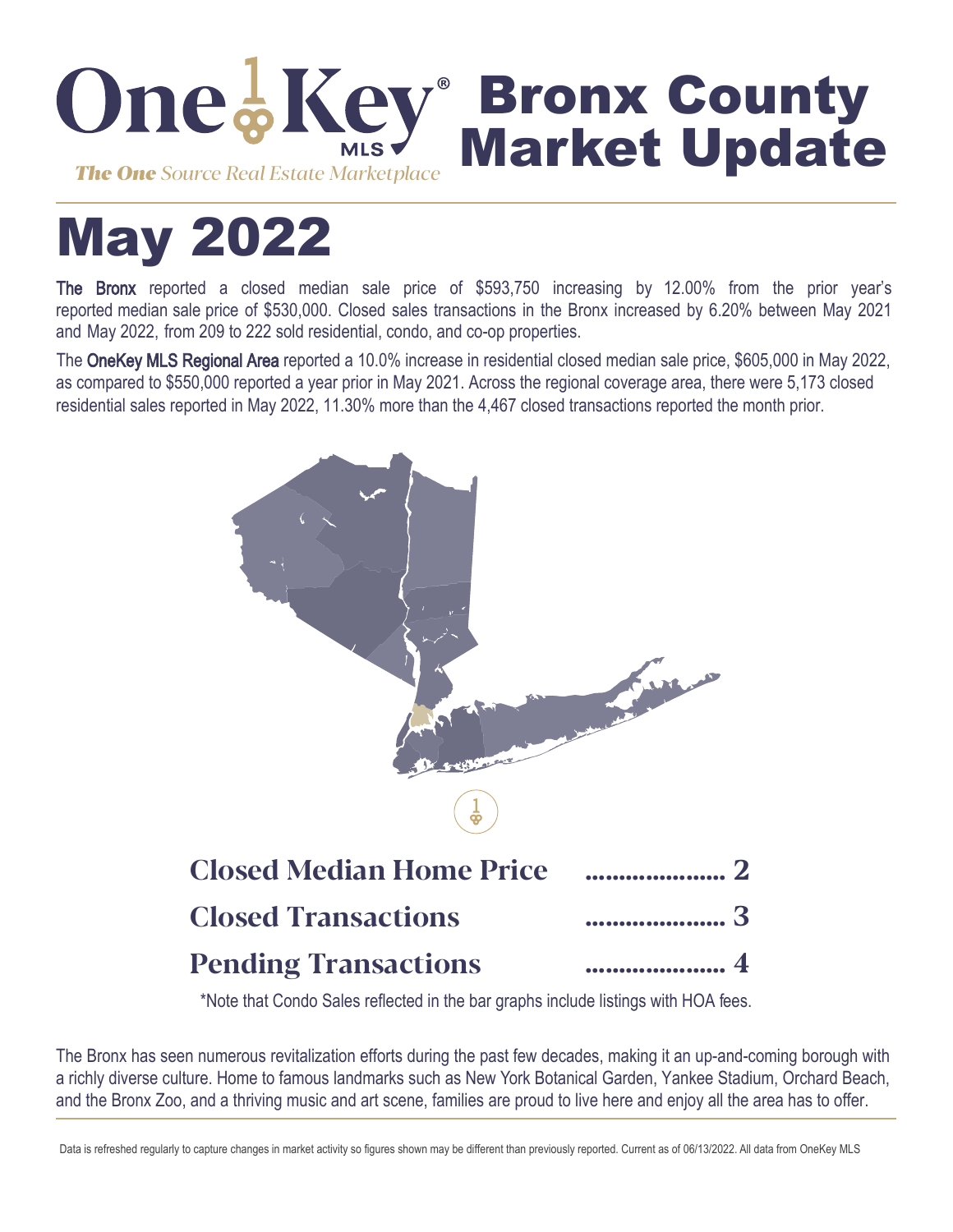

## Real Estate Market Report

## **Sold Property Median Price for:**

## **Location: Bronx (County)**



| Residential, Condo, Co-op Properties |  |  |
|--------------------------------------|--|--|
|                                      |  |  |

| <b>Month</b>    | Current<br>Year | Prior<br>Year | %<br>Change |
|-----------------|-----------------|---------------|-------------|
| May-2022        | \$593,750       | \$530,000     | 12.0        |
| Apr-2022        | \$564,500       | \$505,000     | 11.8        |
| Mar-2022        | \$622,500       | \$552,000     | 12.8        |
| Feb-2022        | \$639,000       | \$510,000     | 25.3        |
| Jan-2022        | \$580,000       | \$550,000     | 5.5         |
| Dec-2021        | \$585,000       | \$560,000     | 4.5         |
| <b>Nov-2021</b> | \$561,000       | \$542,500     | 3.4         |
| Oct-2021        | \$575,000       | \$547,500     | 5.0         |
| Sep-2021        | \$521,000       | \$526,000     | $-1.0$      |
| Aug-2021        | \$550,000       | \$522,500     | 5.3         |
| Jul-2021        | \$582,500       | \$512,000     | 13.8        |
| Jun-2021        | \$565.000       | \$497,500     | 13.6        |

**Sold Property Median Price for:** Location: Bronx (County) (Last 24 Months - Residential, Condo, Co-op Properties)



Note: Information displayed in the data table is compiled by OneKey® MLS and represents a combined total of Residential, Condo, Co-op Properties sales for the selected time frame. Only available<br>data will be displayed. Pl

06/13/2022 10:53 AM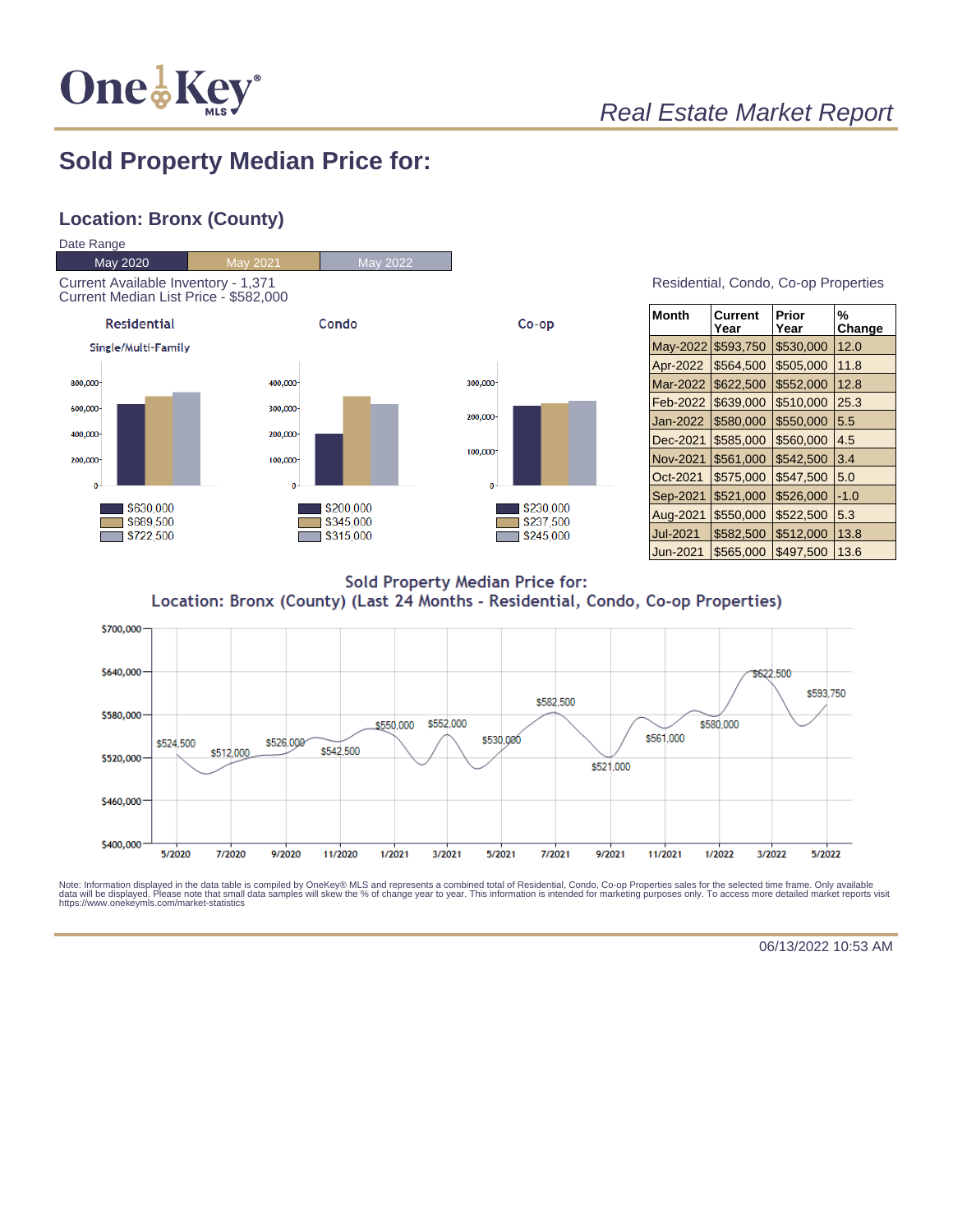

# Real Estate Market Report

## **Sold Property Counts for:**

## **Location: Bronx (County)**



#### Residential, Condo, Co-op Properties

| <b>Month</b>    | <b>Current</b><br>Year | Prior<br>Year | %<br>Change |
|-----------------|------------------------|---------------|-------------|
| May-2022 222    |                        | 209           | 6.2         |
| Apr-2022        | 208                    | 196           | 6.1         |
| Mar-2022        | 213                    | 209           | 1.9         |
| Feb-2022        | 215                    | 183           | 17.5        |
| Jan-2022        | 203                    | 190           | 6.8         |
| Dec-2021        | 268                    | 197           | 36.0        |
| <b>Nov-2021</b> | 206                    | 154           | 33.8        |
| Oct-2021        | 235                    | 150           | 56.7        |
| Sep-2021        | 223                    | 141           | 58.2        |
| Aug-2021        | 233                    | 112           | 108.0       |
| <b>Jul-2021</b> | 224                    | 110           | 103.6       |
| Jun-2021        | 215                    | 120           | 79.2        |

**Sold Property Counts for:** Location: Bronx (County) (Last 24 Months - Residential, Condo, Co-op Properties)



Note: Information displayed in the data table is compiled by OneKey® MLS and represents a combined total of Residential, Condo, Co-op Properties sales for the selected time frame. Only available<br>data will be displayed. Pl

06/13/2022 10:53 AM